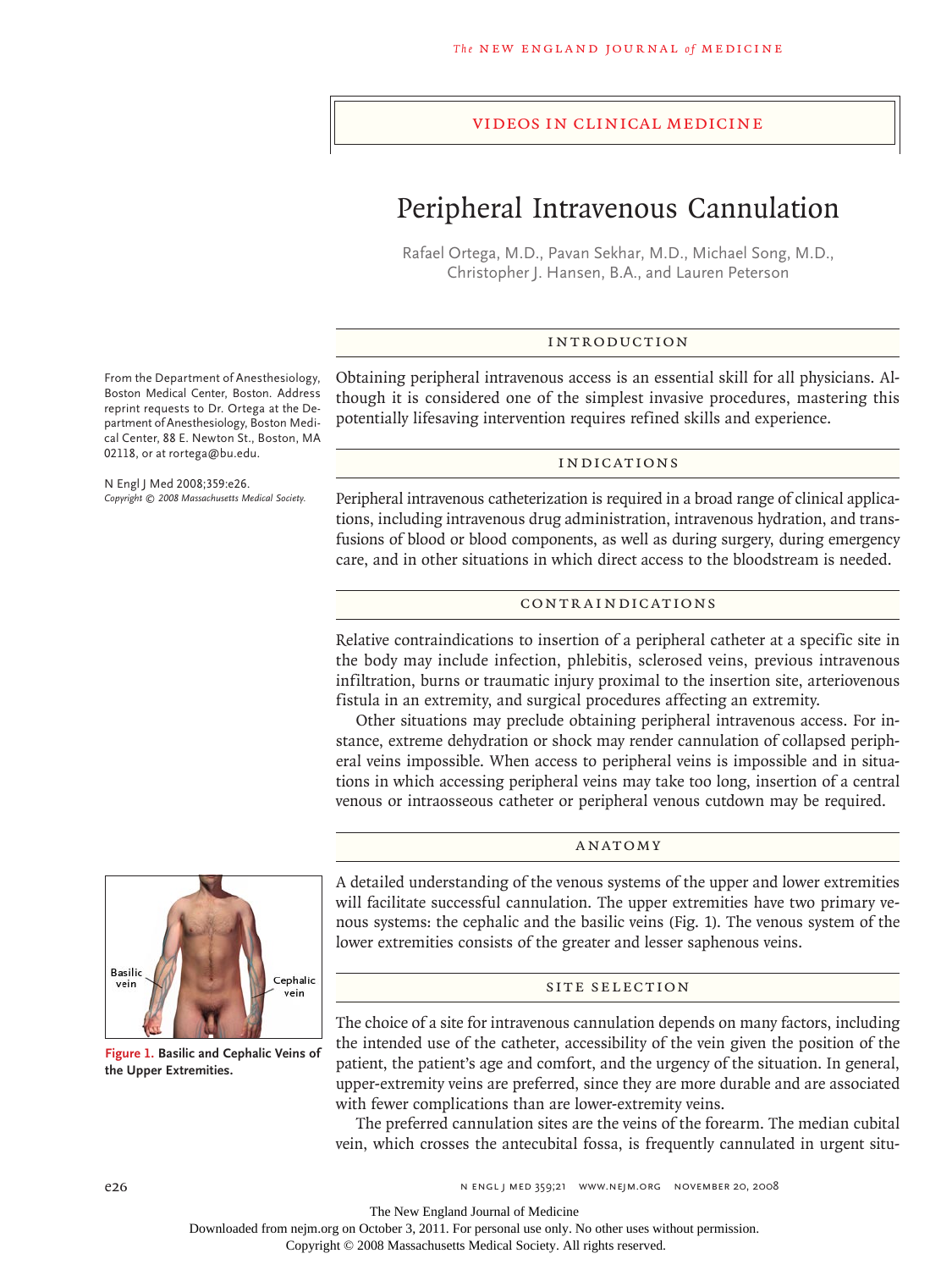ations, because it accommodates large-bore catheters and may be easier to cannulate than other veins in the forearm. However, caution is warranted to avoid inadvertent cannulation of the brachial artery, which usually lies just medial to the median cubital vein. The same applies for the radial and ulnar arteries at the level of the wrist — careful palpation to identify arterial pulsations should minimize the possibility of this complication.

When upper-extremity veins are inaccessible, the dorsal veins of the foot or the saphenous veins of the lower extremity may be used. Cannulation in these veins is associated with a higher incidence of thrombosis and embolism. However, this risk is lower in children and infants than in adults; therefore, the veins of the legs and feet are an acceptable alternative when cannulation of the upper extremities has failed in a child or infant. Other alternative intravenous cannulation sites include the scalp veins, used in neonates and young infants, and the external jugular vein.

## Equipment

Gather the equipment and have it ready at the bedside before beginning the procedure. You will need gloves, eye protection, a nonlatex tourniquet, chlorhexidinebased antiseptic solution, sterile 2-by-2 gauze, a saline flush, a transparent occlusive dressing and tape, a catheter of an appropriate size, ranging from 14- to 24-gauge, an intravenous fluid bag with tubing, and a sharps container. A local or topical anesthetic may be required if the catheter is 20-gauge or greater.

#### CATHETER TYPE AND SIZE

There are many catheters, varying in style, length, and safety mechanisms (Fig. 2).

Different safety mechanisms have been developed to minimize the possibility of inadvertent needle sticks. Needles should always be discarded appropriately in a sharps container.

The size of the catheter used will depend on the clinical situation. The smallest effective catheter should be used, because small catheters allow for less resistance to blood flow around the cannula and are associated with fewer complications. Large catheters, such as 14- and 16-gauge catheters, are used in acute situations for fluid resuscitation. Other variables that may influence the size of the catheter used include age-related vessel size, the need for pressurized boluses for administration of contrast material or medication, and the viscosity of the fluid to be infused.

## Preparation

Explain the procedure to the patient and address any specific questions or concerns. Discuss potential complications such as bleeding, bruising, and infection. You must follow standard precautions when placing a peripheral venous catheter.

#### Positioning

When the selected site is in an upper extremity, the patient should be placed in the supine position, with the arm supported. A comfortable position for the practitioner and proper lighting are important for successful intravenous cannulation.

### Procedure

Tie the tourniquet with a half-knot 8 to 10 cm above the targeted insertion site. Place the tourniquet flat against the skin and bring the tourniquet ends together,

The New England Journal of Medicine

Downloaded from nejm.org on October 3, 2011. For personal use only. No other uses without permission.



**Figure 2. Different Types of Catheters.**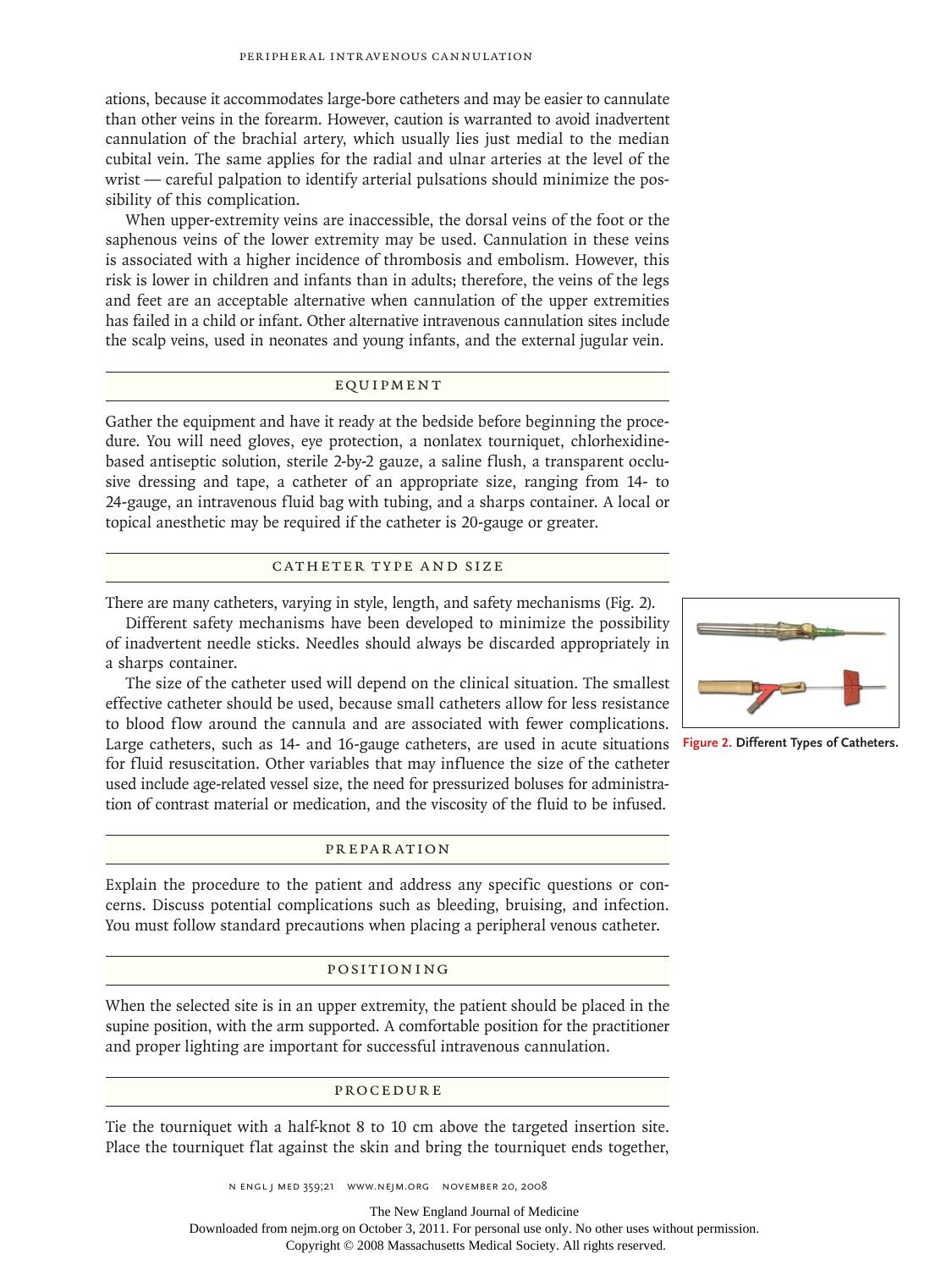overlapping one another. Stretch the ends of the tourniquet, and with one finger, tuck the top tail beneath the bottom, directing the end away from the puncture site.

When evaluating a vein for cannulation, inspect and palpate the available veins. Gently tilt the extremity or adjust the angle of the light to reveal better the contours of the vessel. To palpate a vein, place one or two fingertips over the selected vein and gently apply pressure. Release the pressure to watch and feel the rebound of the vein on refilling.

Once you have selected the vein, clean the site with a chlorhexidine-based antiseptic solution, using a back-and-forth motion. Allow the area to dry completely. Do not repalpate the area.

If a larger-gauge catheter is used, the site may be anesthetized with a local injection, topical cream, or ethylene glycol cryoanesthesia.

To prepare the catheter, inspect the metal needle and plastic cannula for any damage or contaminants. Spin the hub of the plastic cannula to verify that it moves easily off the metal needle. Do not move the tip of the cannula over the bevel of the metal needle, since this could damage the end of the cannula.

Superficial veins are displaced easily and need to be stabilized. Use your nondominant hand to apply traction to the skin distal to the venipuncture site. If the catheter is placed in the dorsum of the hand, grasp the patient's hand with your nondominant hand, fingers beneath the palm. Pull downward to flex the wrist and use your thumb to keep the skin taut (Fig. 3). If a forearm vein is selected, use your nondominant hand to encircle the patient's arm, place your thumb on the skin distal to the venipuncture site, and pull down. Always maintain a firm grip on the patient's hand throughout the procedure.

With your dominant hand, insert the catheter with the metal needle bevel up, at a 5- to 30-degree angle through the skin and into the vein (Fig. 4). The angle used to approach the vein is dependent on the depth of the vein. A lesser angle is required for superficial veins.

Do not insert the catheter too deeply, because of the risk of penetrating the far wall of the vein. When the catheter enters the vein lumen, watch for the initial "flashback" of blood, which will slowly fill the catheter chamber.

Once the metal needle and plastic cannula are in the lumen, lower the catheter so that it is almost parallel to the skin. Hold the end of the catheter with the thumb and index finger of your dominant hand. Maintain tension on the vein and the skin, stabilize the needle, and carefully advance the catheter into the vein.

When the catheter has entered the vein lumen completely, remove the tourniquet. To prevent blood loss from the open plastic cannula hub when the metal needle is removed, place direct pressure over the vein proximal to the end of the catheter and place a gauze pad beneath the cannula hub. Remove the metal needle from the plastic cannula and place it in the sharps container.

Never attempt to reinsert the metal needle into the plastic cannula. Doing so may shear off the plastic cannula, releasing it into the bloodstream, resulting in a possible embolus.

Make sure the tourniquet has been released, and confirm that the cannula is patent by flushing it with normal saline. The volume used depends on the size of the vein and the gauge of the catheter. Check that there is no swelling, redness, leakage, or discomfort around the insertion site.

Attach the intravenous fluid tubing to the cannula and start the fluid infusion.

Ideally, you should secure the cannula with a transparent occlusive dressing placed over the cannula hub. Confirm that the hub of the cannula is clearly visible through the dressing to facilitate monitoring.

After securing the cannula with tape, loop the intravenous tubing and secure it



**Figure 3. Keeping the Skin Taut before Insertion.**



**Figure 4. Inserting the Catheter.** 

n engl j med 359;21 www.nejm.org november 20, 2008

The New England Journal of Medicine

Downloaded from nejm.org on October 3, 2011. For personal use only. No other uses without permission.